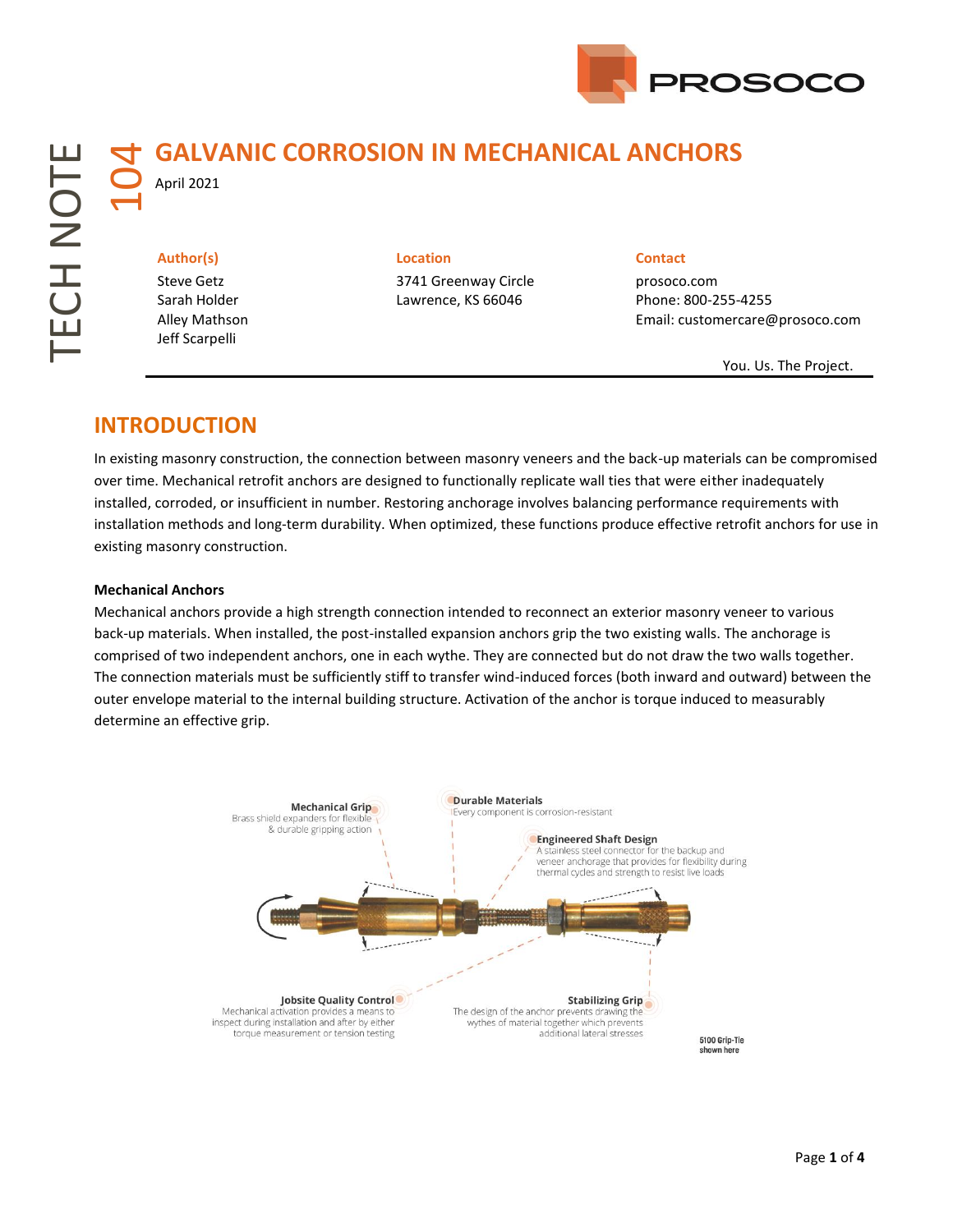The manufacturing material must be durable, strong, and corrosion-resistant. The resulting anchor design utilizes brass expansion elements and stainless-steel connection hardware. The brass is sympathetic to the masonry material, ductile, cost-effective, and corrosion-resistant. The stainless-steel components strategically satisfy the functional characteristics and corrosion resistance of the retrofit anchor assembly. Discussions regarding the combination of dissimilar materials, such as stainless steel and brass, and their corrosion potential are common. The following information is intended to provide a description of the mechanisms of galvanic corrosion and explain whether there is potential for galvanic activity in the two material combinations.

## **GALVANIC CORROSION**

The concept of galvanic action (voltage) can be traced to the 1800s when the first "battery" was developed by Alessandro Volta. This battery was created by stacking sheets of copper and zinc plates separated by brine-soaked paper. The combination of dissimilar metals and the incorporation of an electrolyte (the ion enriched, saltwater solution) induced galvanic corrosion, which resulted in measurable voltage. In this experiment, the copper, a more noble metal, acted as the cathode in the reaction, while zinc, a less noble metal, became the anode and corroded preferentially. The electric current (galvanic action) developed between the materials created galvanic corrosion.

For galvanic corrosion to occur, these conditions must be met:

- 1. Two dissimilar metals must be in direct or close contact.
- 2. A large difference in galvanic potential must exist. (outlined below)
- 3. And a conductive electrolyte such as ion-influenced water must be present.

#### **Metal Influence**

In metals, corrosion is the reaction of a metal to its surrounding environment. The corrosion potential is determined by the type of metal and the environment in which it is placed. When different metals are combined and subjected to the same environment, corrosion will occur at different rates. If both metals are then placed in a different environment, their corrosion rates may be influenced disproportionately. In terms of galvanic corrosion, metals are considered dissimilar when there is a large difference in galvanic potential.



The galvanic potential is directly linked to the order of nobility for each metal. They are listed in the galvanic series from those that are least active, or noble (cathodic) to those that are the more active (anodic). When the conditions for galvanic corrosion are met, the less noble (active/anodic) metal will corrode preferentially and be consumed. The closer the metals are in the galvanic series, the more resistant they are to galvanic corrosion.

The abbreviated list on the left is taken from a longer table within the *Army Missile Command Report RS-TR-67-11*, "Practical Galvanic Series." The metals are listed in the order of their reactivity in a seawater environment. The order of the galvanic series is subject to change dependent on the environment or electrolyte present.

**PROSOCC**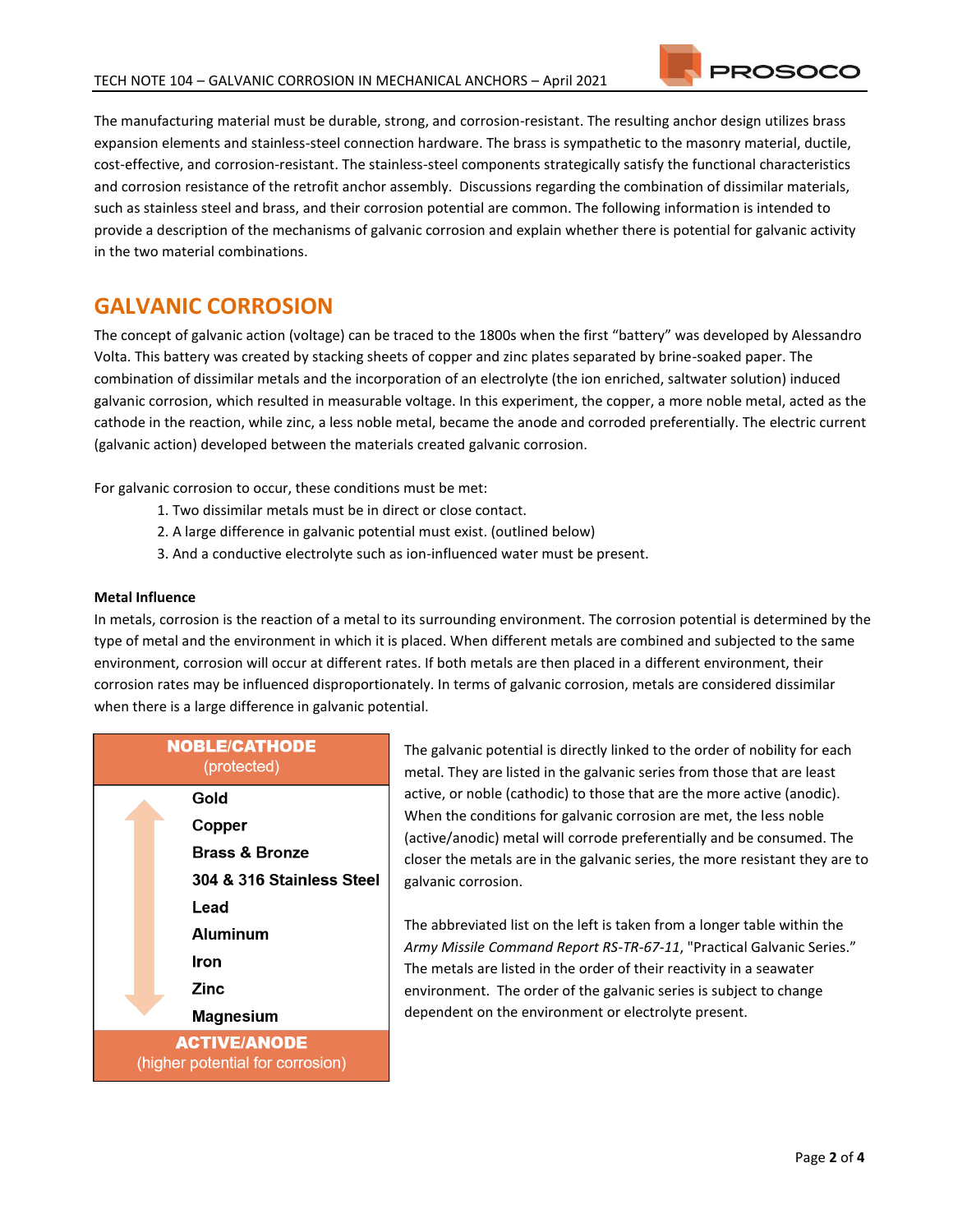

### **Electrolyte**

Electrolytes are an important component in galvanic corrosion as their presence causes the reaction between dissimilar metals. The composition of electrolytes can be acids, bases, and/or salts. When an electrolyte is dissolved in water and undergoes ionization, the solution becomes a nonmetallic electric conductor. In concept, rainwater should have little to no ionization. However, due to industrialization, rainwater today is acidic and can be considered a good electrolyte. In high exposure areas, rainwater can influence galvanic activity. The positioning of mechanical anchors within the wall assembly allows for limited, intermittent exposure to an electrolyte. Without the constant presence of an electrolyte, the potential for galvanic activity is minimized.

### **Surface Area**

In addition to the influence of an electrolyte, the rate at which galvanic activity occurs will vary with the ratio of areas between the dissimilar metals, also known as the "area effect". If the cathodic metal has more surface area compared to the metal acting as an anode, there is a greater potential for the galvanic activity to occur. If the ratio is flipped, and the anodic metal has more surface area than the cathode, there is less potential for the galvanic activity to occur. At an area ratio of close to 1:1 between the brass and stainless-steel components, the potential for galvanic activity due to the area effect is minimal.

In some cases, surface conditioning, such as applying finishes or plating is utilized to prevent galvanic corrosion. The potential for significant galvanic corrosion between brass and stainless-steel (type 304/316) components is minimal, so this type of abatement would not produce a measurable benefit.

#### **Metal Voltage**

Assuming two of the three conditions are met for galvanic potential, the severity of the galvanic corrosion relates to the metals' potential to react. The electrical voltage difference of metals provides a guideline for the use of dissimilar metals. The electromotive force series ranks metals as to their inherent reactivity.

The metals located at the top of the series are considered the most noble, whereas metals that can be found at the bottom are the least noble. This series helps determine the tendency of a metal to release energy and corrode. Applying this resource allows one to evaluate the possible exposure concerns. The list to the right is a simplified version of the NASA and military standard – NASA-STD-6012.

This standard outlines the acceptable differences in voltage for dissimilar metals related to the environmental conditions:

- a) Harsh environments: 0.15 V difference or less
- b) Normal environments: 0.25 V difference or less
- c) Controlled environments: 0.50 V difference or less

| <b>NOBLE/CATHODE</b><br>(protected)                     |             |
|---------------------------------------------------------|-------------|
| <b>Metallurgical Category</b>                           | Index $(V)$ |
| Gold                                                    | 0.00        |
| Copper                                                  | 0.35        |
| <b>Brass &amp; Bronze</b>                               | 0.40        |
| 304 & 316 Stainless Steel                               | 0.50        |
| Lead                                                    | 0.70        |
| Aluminum                                                | 0.75        |
| Iron                                                    | 0.85        |
| Zinc                                                    | 1.25        |
| Magnesium                                               | 1.75        |
| <b>ACTIVE/ANODE</b><br>(higher potential for corrosion) |             |

In this instance, the use of Brass (0.40 volts) and 18% Chromium type stainless steel (0.50 volts) creates a voltage difference of 0.10 V. This falls below the recommendation for Harsh environments (0.15 V difference or less) and significantly below the recommendation for normal environmental exposures (0.25 V difference or less).